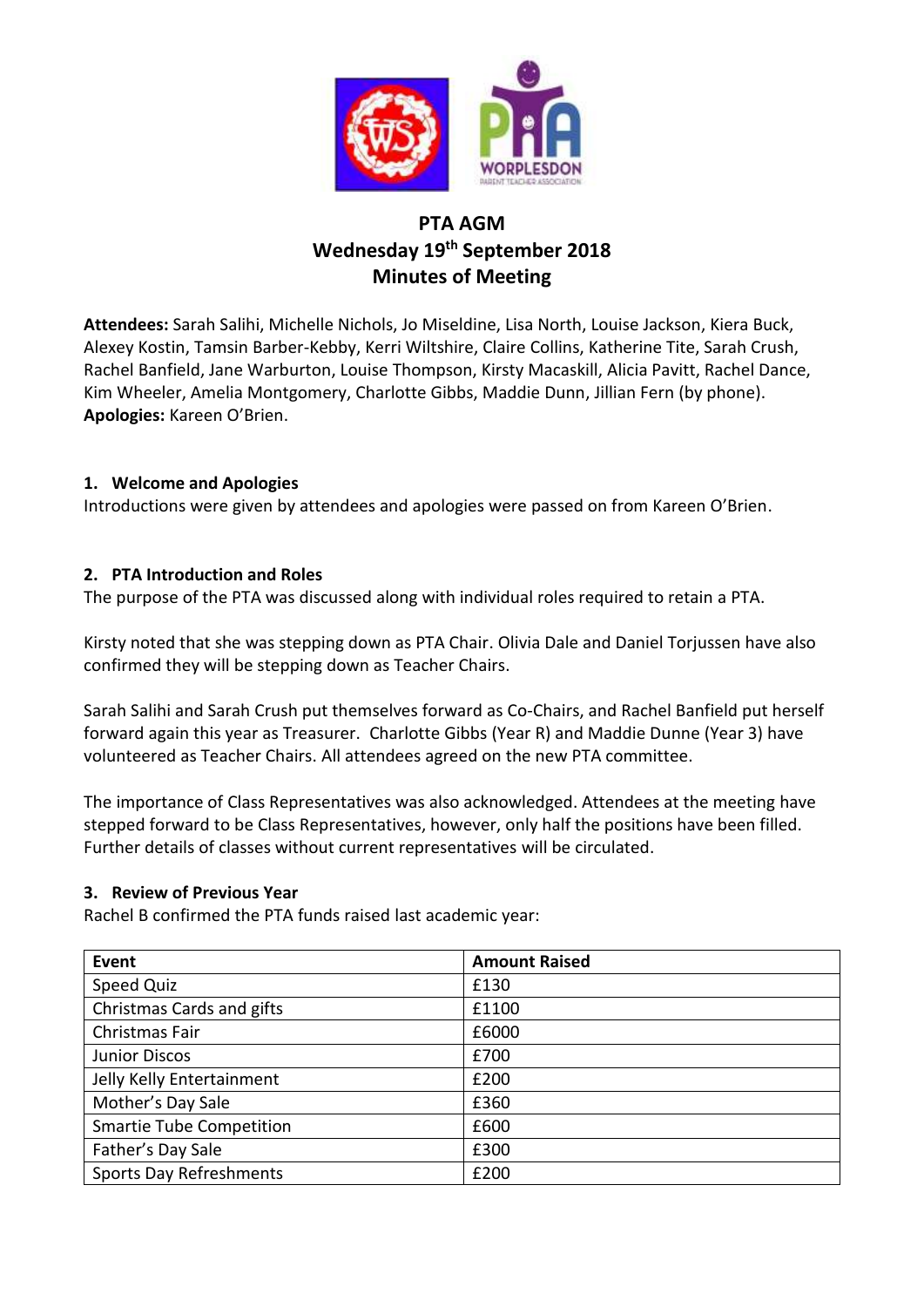

| Frozen Friday                       | £300  |
|-------------------------------------|-------|
| 12 <sup>nd</sup> Hand Uniform Sales | £190  |
| Summer Fair                         | £3000 |
| Summer Ball                         | £600  |

#### **4. PTA Events – the year ahead**

Sarah S announced the PTA events and dates which will be held over this academic year. Attendees were invited to choose events to lead on. The following was discussed:

- Speed Quiz Amelia Montgomery has offered to lead on this event. It was suggested to also include an auction with the event as the Summer Ball's auction from last summer was such a success.
- Christmas cards Katherine Tite has stepped forward to coordinate this event. Suggestions of other printing companies were discussed; however, it was agreed to continue with My School Printing.
- Christmas Fair Rachel Dance, Jenny Munro, Kelly Rawlings, Jillian Fern, Louise Thompson and Katie Chance will be organising this event.
- Junior Discos Rachel Banfield has offered to run the disco event.
- **Infant Entertainment Sarah Crush has volunteered to organise this event. It was suggested** to book Jelly Kelly again this year and this have been a huge success with the infants.
- Mother's Day Sale and Smartie Tube Competition Jane Warburton has put herself forward to run these events.
- **Sport Day Refreshments Volunteers to be confirmed.**
- Frozen Friday Class Representatives to lead for each year group. Details follow in due course.
- Second Hand Uniform Sales Michelle Nichols has kindly stepped up to manage the uniform.
- Summer Fair circus has been booked. Team to organise the event will be confirmed.

## **5. Christmas Fair**

Rachel D mentioned the same team from last Christmas would be coordinating this year's Christmas Fair and invited other parents to join if they wished to be involved. Rachel D reached out for ideas and it was recommended to enquire at local schools to see how they have organised their events.

#### **6. Future Fundraising Ideas**

Attendees were given the opportunity to bring forward any ideas which are new to the school. EasyFundraising scheme was raised in the meeting, it was suggested sending out details so that parents new to the school could be informed.